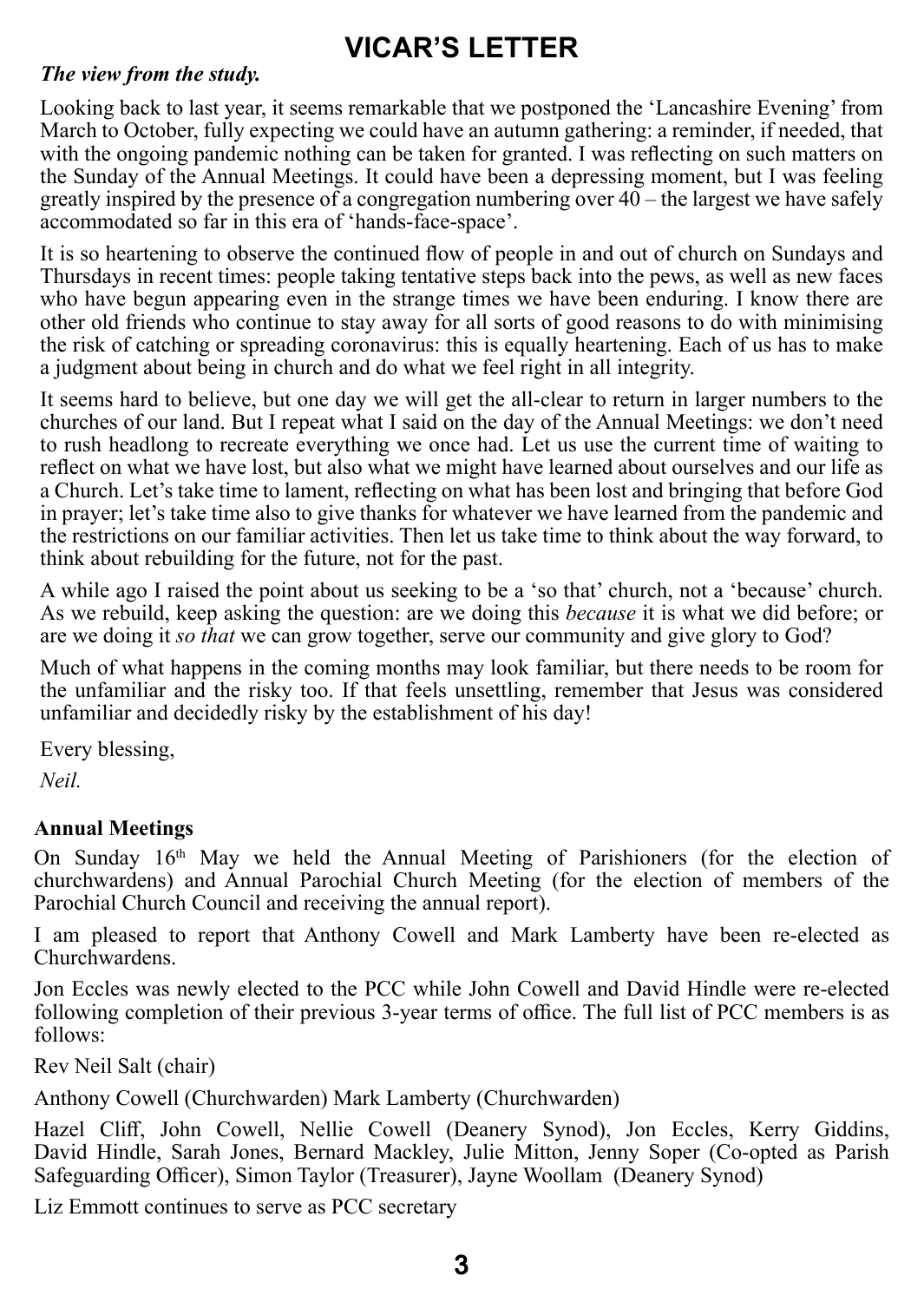Vacancies remain for 4 elected members of PCC and 1 Deanery synod rep.

We also still require a new treasurer. Please speak with me or the churchwardens if you are interested in discussing this further.

Thank you to all who serve on PCC and Deanery Synod. As was noted at the annual meeting, it would be impossible to thank everyone for all their contributions to the life of St Michael's. So much goes on unseen, but every prayer, every offering, every action in the service of Christ remains precious to him and invaluable in the mission of his church.

*Neil.*

## **Bishop Philip - "Chip in to Mereside"**

Are you familiar with Mereside – a deprived housing estate on the edge of Blackpool? It's just off Jn 4 of the M55, the two landmarks being the huge Tesco store and the windmill standing beside the main road. Some time ago the parish church closed, but more recently a new church venture has been established on the estate, under the name of Freedom Church, led by Rev'd Linda Tomkinson and her Church Army Evangelist husband, Pete. Currently the church is seeking to refurbish the former church hall as a new worship and community centre for the people of Mereside.

On Friday  $18<sup>th</sup>$  June Bishop Philip will be passing through Grimsargh in the early stages of a 53 km sponsored walk from Chipping to Mereside, in support of the plans at Mereside. The Bishop will be calling in at St Michael's around 9.30am for 15 minutes of prayer. If you are free and would like to offer your support by joining Bishop Philip in prayer, you are welcome to come along.

Bishop Philip, who has a national role as Chair of the Archbishops' Estates Evangelism Task Force, said: 'Freedom Church, on one of the most deprived estates in the country, cheers my heart with the outstanding service it offers to the community and in the confidence with which it proclaims the Gospel. Their big problem is that they have no building. They meet in a small community centre which they have now outgrown. This enormously limits what Freedom Church is able to put on midweek, while the church as a whole will never feel established or permanent until it has its own place to meet."

You might wish to support the fund-raising effort for the people of Mereside, which can be done on line at: www.justgiving.com/fundraising/chipintomereside2021

Please speak with me if you would like to help but have no online access.

Many thanks, Neil.

## **The Registration of Marriage**

On  $4<sup>th</sup>$  May a significant change to the marriage registration system came into effect, ending the tradition of signing the registers that has been part of the ritual of a church wedding since 1837.

No longer will the happy couple and their two witnesses sign their names in the familiar green register books, nor will the vicar issue them with a certificate at the end of the service. Instead there will be a 'marriage document' to sign in church, which is then sent to the registrar for the details to be entered into an electronic marriage register. Couples married in church seeking a subsequent copy of their marriage certificate will now have to apply not to the vicar, but to the registrar.

Another change is the recording of mothers' names in the electronic register, and indeed there is the facility to add names of step-parents. Additionally, although the legal requirement remains two witnesses, up to six witnesses may be named on the document.

What does not change, however, is the provision for the solemnisation of marriage in your parish church, and the tradition of calling banns before a wedding can take place also continues.

On Sunday  $2<sup>nd</sup>$  May we marked this change with a prayer at the end of the service to bless the current registers and the marriages recorded in them, before the books were officially closed.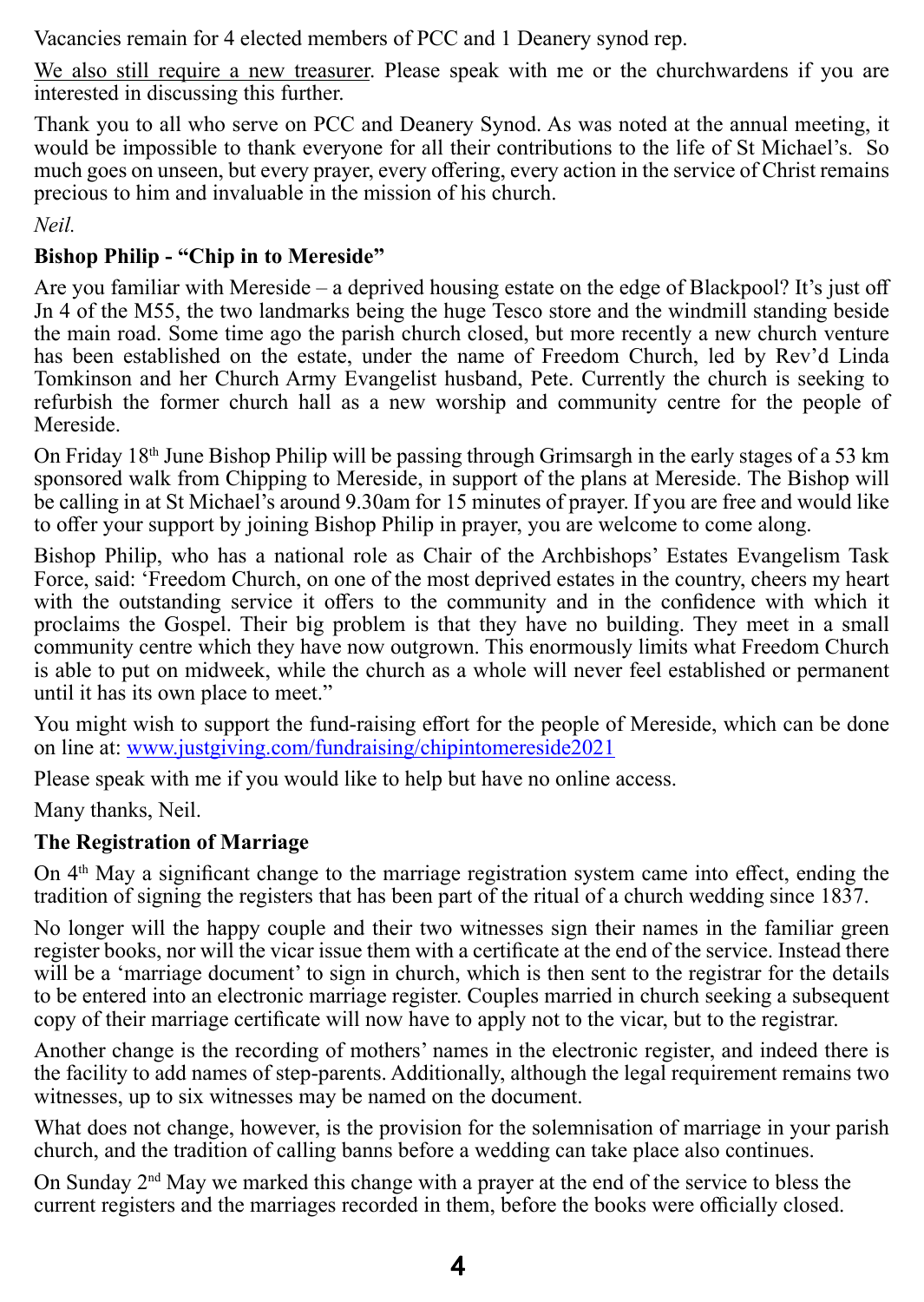## **Covid-safe Services**

In order to maintain our services in a safe manner, please remember the basics:

- social distancing (both in the church and outside)
- hand hygiene (use sanitiser)
- � face coverings to be worn in church (covering mouth *and* nose)

It is also important that we all keep an eye on our own health, so if you are unwell, and especially showing symptoms of Covid-19, you should be self-isolating and seeking medical advice. If you have been advised to self-isolate due to contact with someone who has tested positive for Covid-19, you must not attend church.

Some people have been coming to services but not receiving communion – this is perfectly acceptable if you are concerned about any risk of hand contact. We are using wafers instead of bread in order to minimise hand contact with the sacrament. In getting the communion wafers ready, my hands are always washed and sanitised before touching them, a face covering is worn, and then the wafers remain covered during the service. They are only uncovered again when my face covering has been put back on and hands sanitised again. A spoon is normally used to offer the bread to each communicant. This mitigates the theoretical risk of passing on the coronavirus through contact with the bread.

Ours is quite a small church with narrow aisles and various pinch points, so please do give due regard to keeping your distance at all times.

We hope that restrictions will further ease later in June, but the recent rise in cases around Blackburn & Darwen and other parts of the north-west means this is not as certain as anticipated. Please adhere to the rules and make no assumptions about the rest of the summer until further government advice is issued in the coming weeks.

## **Confirmation**

We look forward to celebrating the much-delayed confirmation service on Sunday  $6<sup>th</sup>$  June at 4.30pm. With ongoing Coronavirus restrictions, this is likely to be family only, but please remember all those being confirmed in your prayers: Joe Barker, Rob Blatcher, Holly Dewhurst, Josh Holt, Theo Rae, Beth Rowland and Livvy Smith.

## **Your Magazine**

Thank you to all who have renewed their subscriptions. The cost is now £6 for 10 issues.

We will be **combining the Dec and Jan issues**, so the magazine will reduce to 10 editions a year, rather than 11 at present.

If you wish to contribute items for the magazine, please send them to Bernard Mackley or Nellie Cowell. Anyone willing to help with the distribution of the magazine, please speak to Nellie.

You may be aware that the diocesan newsletter (The See) is no longer produced, but from this issue, we are offering a new insert: 'The Sign', published by The Church Times / Hymns Ancient and Modern. This will feature a range of articles of interest to readers of the parish magazine.

## **Website**

Thanks to Bernard Mackley, we now have a new website. You can find it at:

## www.e-voice.org.uk/grimsarghstmichael

It is live but still under development. The previous website is now closed, though it will redirect to our new one for a while.

Please remember also that we have a new facebook page. The previous one was a closed group, but this is accessible to all (please do bear this in mind if you make any comments on the page). Thank you to Jayne Woollam for managing our facebook presence.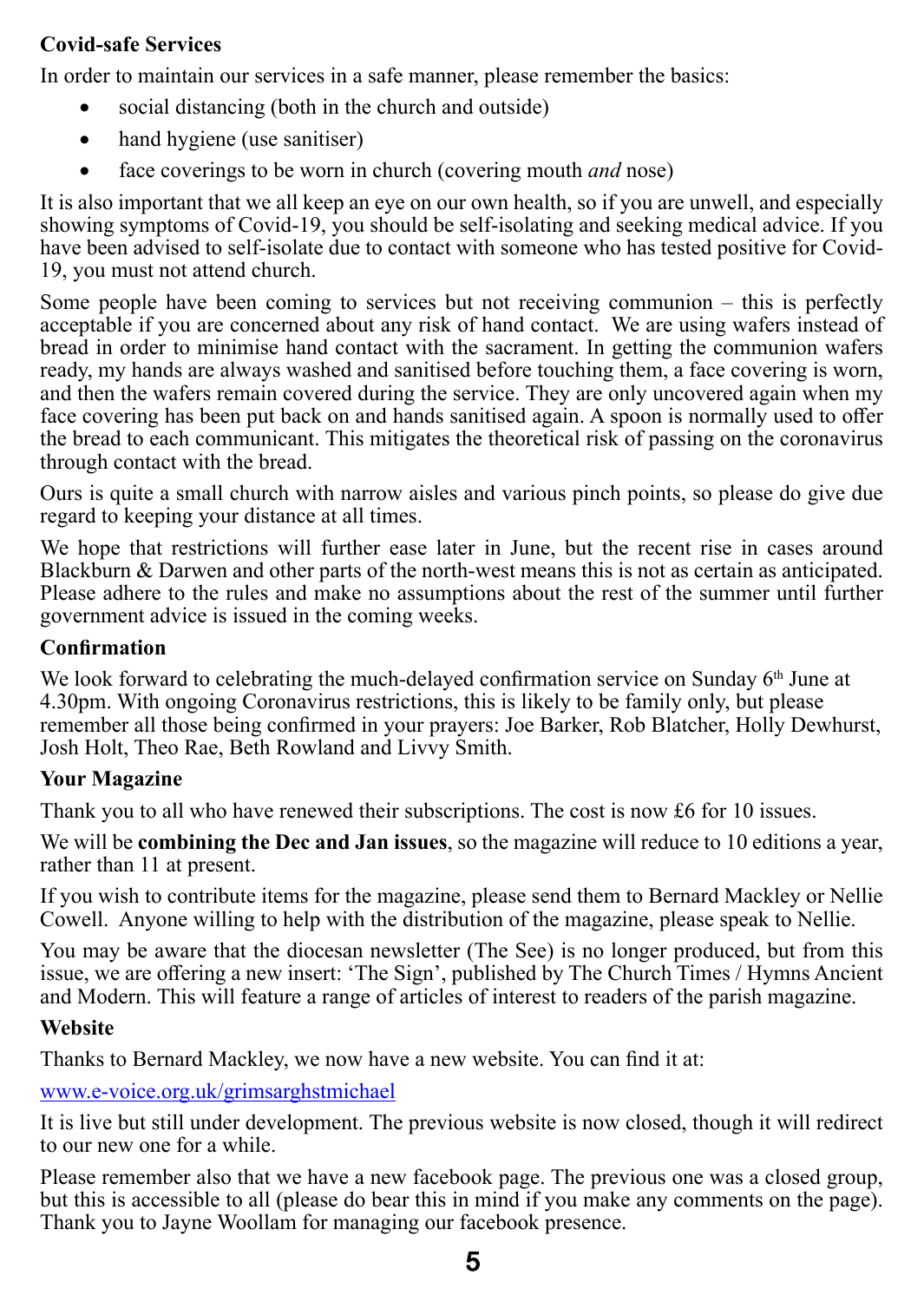#### **MU at 90**

It was a great pleasure to see members of the Mothers' Union in church on Ascension Day, marking the  $90<sup>th</sup>$  birthday of our branch. It is a pity that celebrations had to remain muted, but it really is worth giving thanks for all that the MU represents in our parish.

For 90 years it has provided a place where members can come together for mutual support, to worship together and to learn together. Like the Church as a whole, the MU does not exist for its own benefit, so it is always encouraging to see how our branch gets involved in supporting the wider work of the MU in outreach and service around the world.

Sadly, several branches in Preston deanery have closed in recent years, so I am thankful that ours continues to flourish. In this anniversary year, let us give thanks for all who have contributed to the work of the MU here over the last 9 decades and for all who are part of the organisation today. A very Happy Birthday to all our members!

#### **Congratulations...**

To Councillor Ron Woollam, on his recent election to the County Council, representing the Preston Rural North ward.

Also to James Eccleston, on his appointment as head teacher at St Paul's CE Primary School, Farington Moss.

Our prayers are with both in the new roles and responsibilities they are about to undertake

## **MOTHERS' UNION**

At the Ascension Day service we remembered Jesus' ascension with communion and then celebrated the Grimsargh Mothers Union 90th birthday. It was a little different this year due to Covid restrictions but it was lovely to see familiar faces (behind masks of course!) and to be together again. Hopefully, God willing, we will soon be able to join each other in a normal meeting. At the end everyone received a special surprise 'going home' present (kindly created by Liz Emmot) with a piece of delicious cake (made by Neil Holden)

A very big thank you Liz (and Liz's sister, Meg, who helped her) and Neil

Included in the handmade bag was a small wooden cross made from olive wood from the Holy Land, together with two cards. One explained how the caring cross is designed to fit comfortably in the palm of your hand as an aid to prayer and a spiritual companion to all ages. The other card is a poem 'I carry a cross in my pocket' printed on it. It reminds of us of the price Jesus paid for us on the cross and the peace and comfort He offers us if we will let him be the Lord of our lives.

Birthday wishes to the birthday girls this month.

It was lovely to chat to them all and to find out a little more about them.

Ann Blatcher (June 4th ) Ann was born in Hove, near Brighton. She moved around a lot when she was growing up. Then, when she got married continued to live in various different places - Kenya and Australia!

Joan Buxton (June 13th) Joan was born in Samlesbury and has lived in the area all her life. At one time she ran the Craven Heifer Pub in Chaigley. She thought the Mothers' Union birthday cake was really tasty!

Catherine Robinson (June 13th) Catherine was born in Scotland. She now lives in Ribbleton. She has two daughters in Preston. Catherine is kept young by helping them with child care!

Christine Yates (June 16th) Christine also has lived in Australia for some time. When she returned to England she came to Grimsargh as she had always wanted to live in the Ribble Valley!

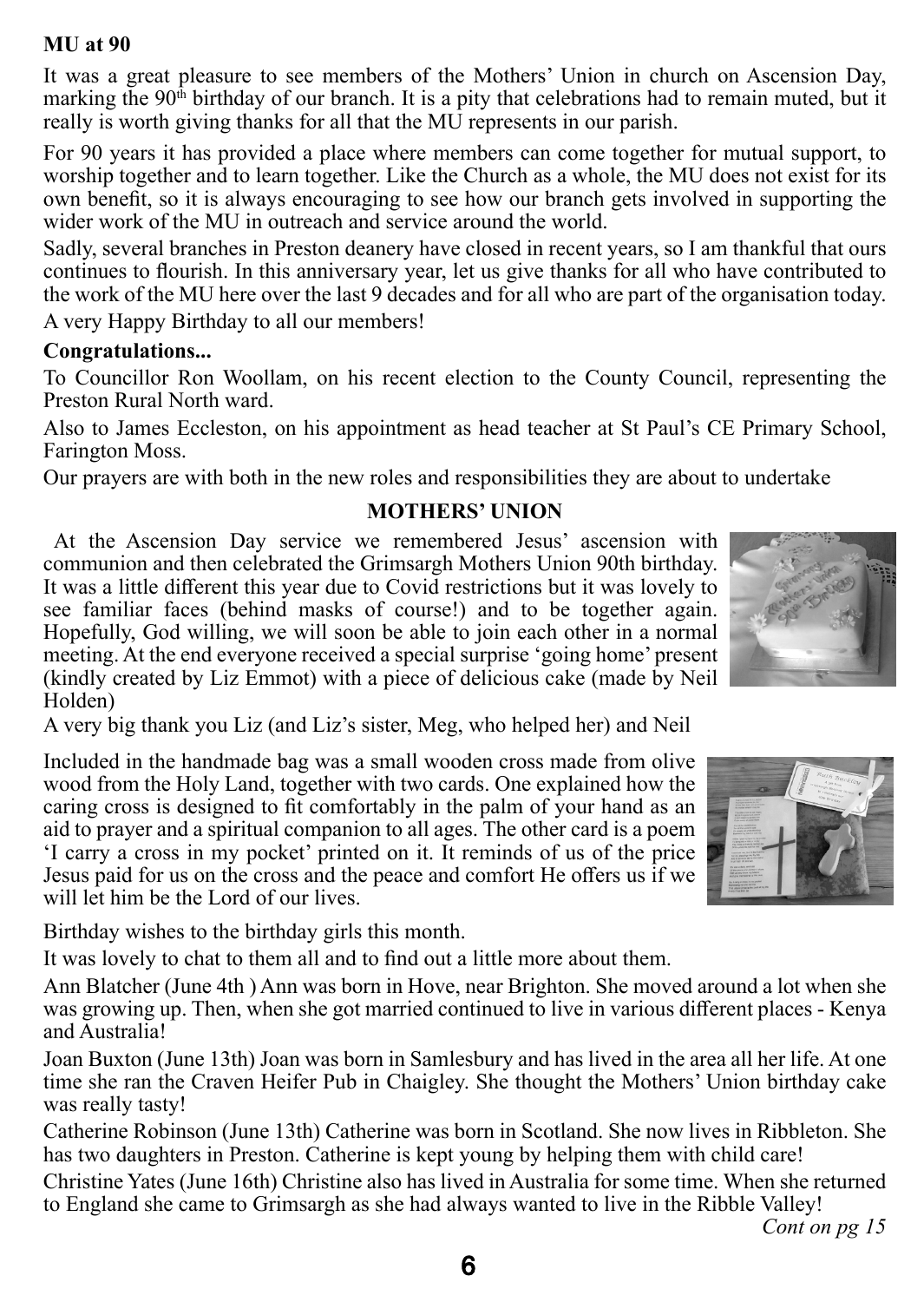## **Now available**

Special 2021 Limited Edition Wood Pen £3.00 With velvet pouch £3.50



All proceeds to church funds

Wording on pen St. Michael's Church Grimsargh 2021 'Be strong and courageous for the Lord your God is with you'

Love Ruth

## **SCHOOL REPORT**

We are now well into the summer term and are thoroughly enjoying having our school community back together again. We still face Government restrictions and we are still operating in our separate class bubbles but we have enjoyed some lovely sunny weather, although not this past week, and we are feeling positive about the remainder of this school year. As I write this message, we have just entered stage 3 of the Government's roadmap and so are able to access some indoor facilities as well as being able to see a small group of people indoors and meet with larger groups outdoors.

We have planned our induction evening with our new starters and will be meeting outdoors under some newly purchased cover- by way of a new gazebo and event shelter! We are also planning and hoping to hold a sports week at school and are excited to give our year 6s the send off they deserve as they approach their final weeks with us at primary school. Our year 6 children are off to Borwick Hall towards the end of the academic year which will be a fantastic trip for them and the perfect way to enjoy themselves, together before we finish for summer.

Some of our other classes have organised educational visits too and visitors to come into school to lead activities with the children- one of which is the visit of Creepy Crawly Roadshow into our reception class!

On behalf of our school staff, I hope our school community continues to support each other and remains safe.

Kind Regards Mr Stuart Booth Headteacher



Year 6 sculptures for Ascension and Pentecost displayed in church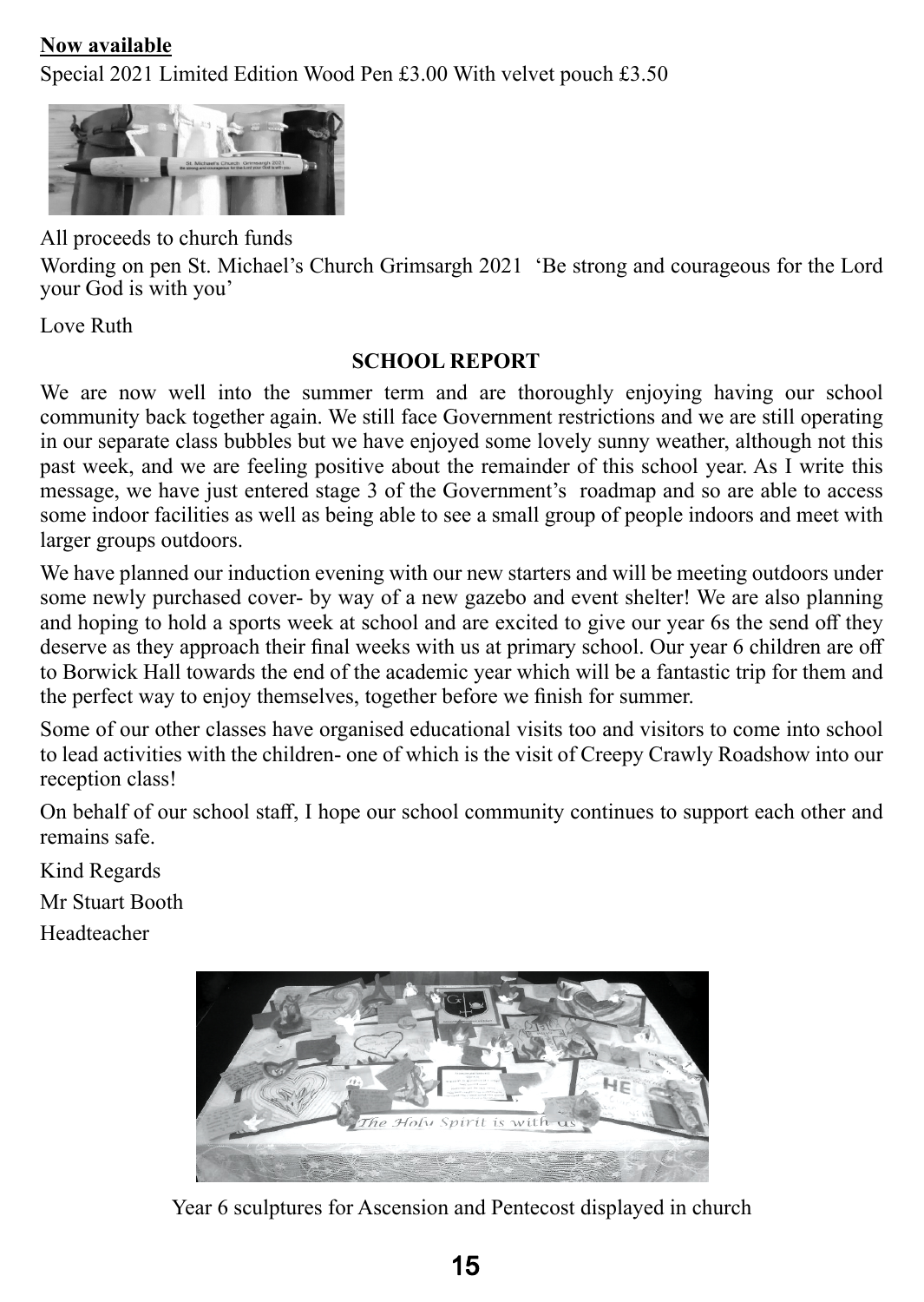

This month sees the long awaited Confirmation service for some of our past members. Several of these children attended JIGSAW club since they were in Reception, and Josh attended when JIGSAW club first started! It has been a pleasure to have been a part of these children's journeys as they have grown and developed into the wonderful young people that they are. I look forward to continuing to see them flourishing in our church family!



Have I not commanded you? Be strong and courageous. Do not be frightened, and do not be dismayed, for the Lord your God is with you wherever you go."Joshua 1:9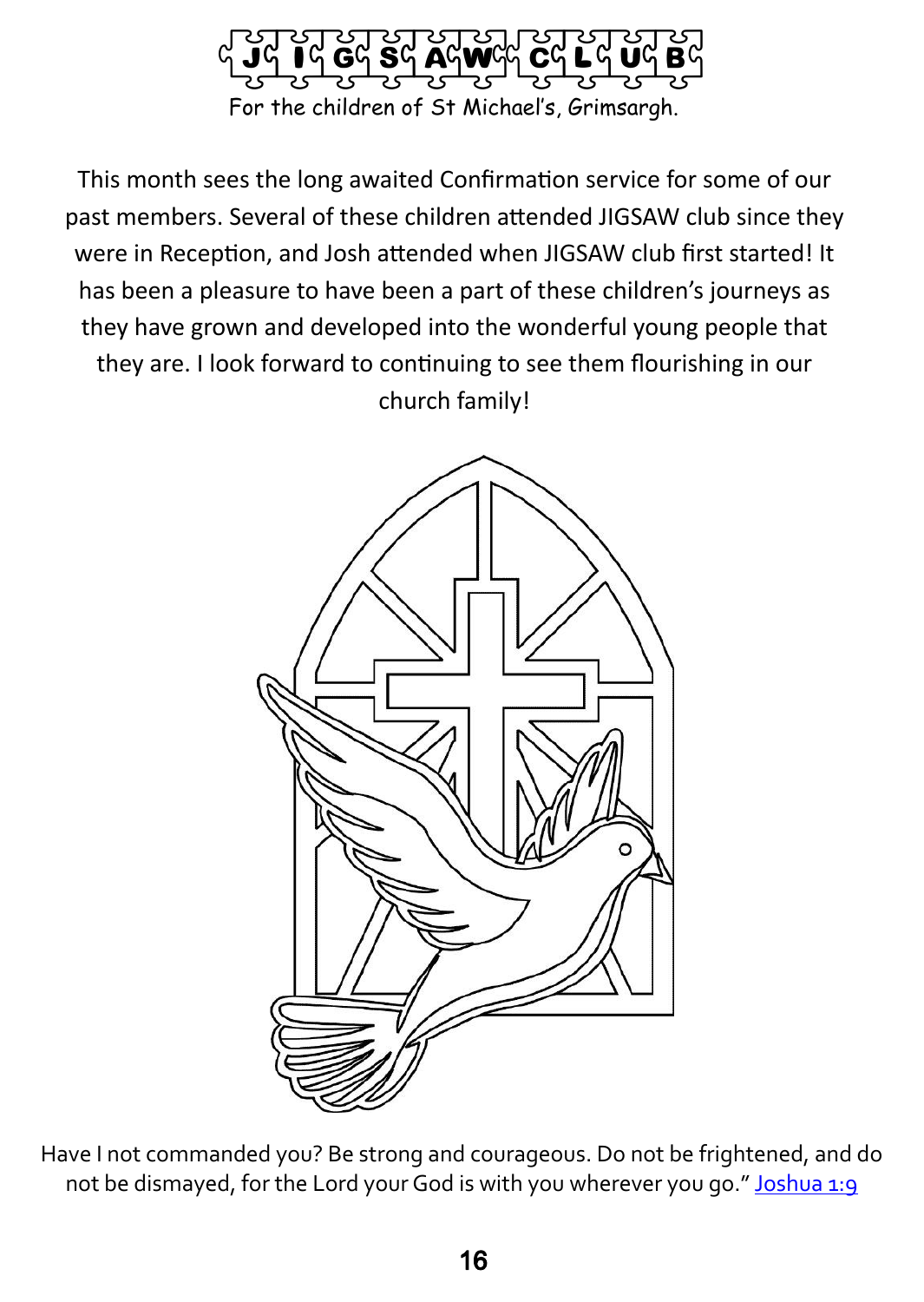## **CHURCH COLLECTIONS**

| April | 25th | £113.81 |                    |
|-------|------|---------|--------------------|
| May   | 2nd  | £85.00  |                    |
| May   | 9th  | £173.00 |                    |
| May   | 13th | £330.00 | Ascension Day (MU) |
| May   | 16th | £201.40 |                    |

## **FLOWER ROTA**

| June | 6th  | Vacant |
|------|------|--------|
| June | 13th | Vacant |
| June | 20th | Vacant |
| June | 27th | Vacant |

## **SIDESPERSONS, READERS AND COFFEE ROTAS**

|           | 8.30am | 10.00am | <b>Communion Readers</b><br><b>Assistant</b> |                        | Coffee |
|-----------|--------|---------|----------------------------------------------|------------------------|--------|
| June 6th  |        |         |                                              | N Cowell<br>Vicar      |        |
| June 13th |        |         |                                              | M Lamberty<br>Vicar    |        |
| June 20th |        |         |                                              | D Rusling<br>Vicar     |        |
| June 27th |        |         |                                              | <b>B</b> Holt<br>Vicar |        |